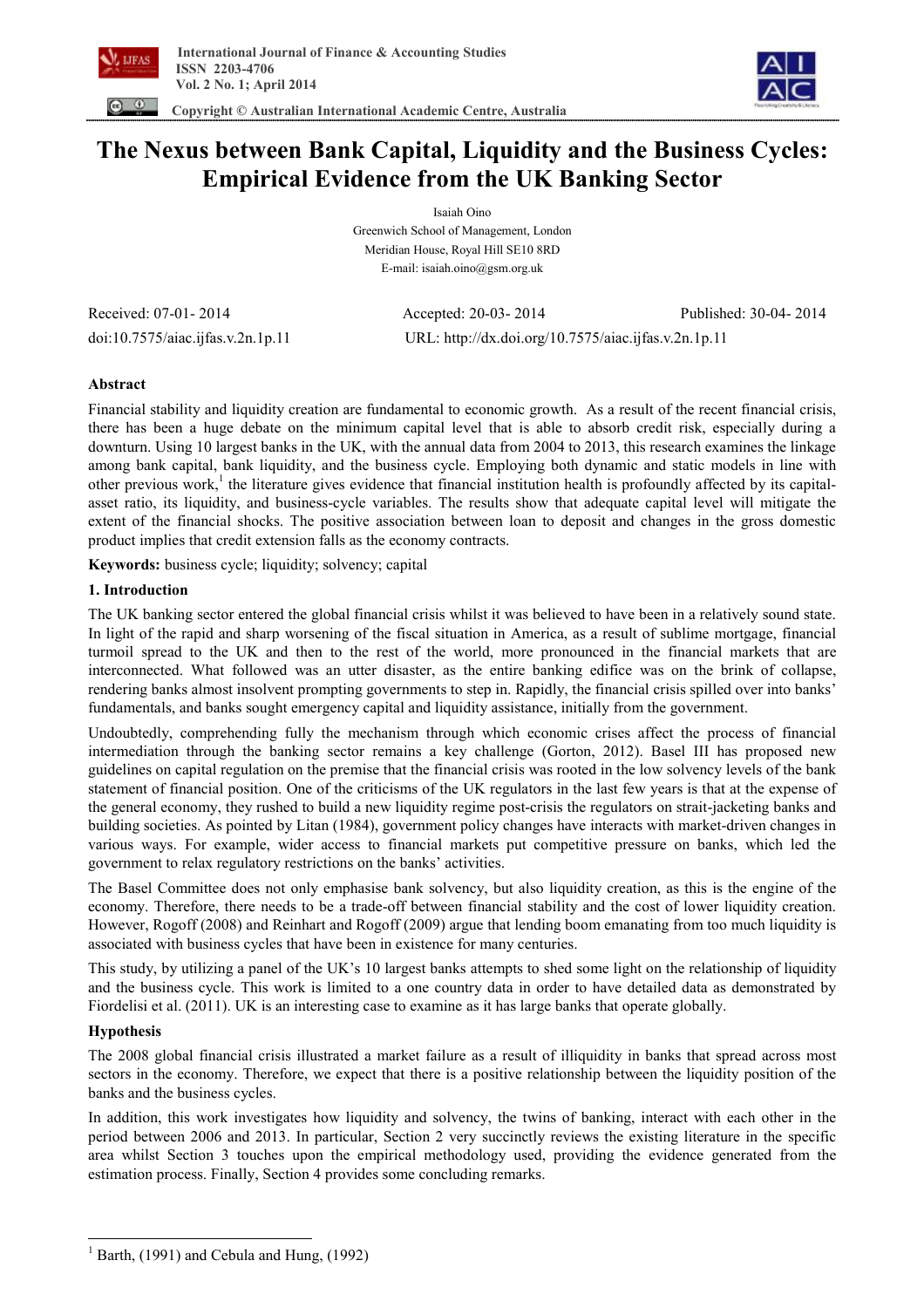## **2. Literature Review on Business Cycle and Liquidity-capital**

Benston et al. (1991) noted that before the well-known Great Depression of 1930, savings and loan associations (S & Ls) financed their mortgage holdings mainly with share capital which could not be readily withdrawn. This precipitate the need to assess the form of funding in financial institutions. There are concerns that some banks rely too heavily on wholesale market funding and there are also broader concerns that firms (incorrectly) assume that assets can always be easily and immediately financed through the repo market. The recent financial crisis demonstrated the interrelationship between firm liquidity, asset market liquidity and solvency. This section provides a critical review of the literature on the association between banks' liquidity and the business cycle, emphasizing the role of bank capital in the equation. Other scholars have suggested that rises in the commodity prices have fuelled expectations of rise in inflation, leading to monetary policy tightening and increases in interest rates. Interest rates affect commodity returns and volatility through multiple macroeconomic channels. Interest rates also affect corporate investments (Hammoudeh & Yuan, 2008). Therefore, it is important that we understand how daily macroeconomic variables such as changes in interest rates affect daily commodity volatilities and make recommendations to both investors and policy makers. Song and Thakor (2010) noted the interaction between banks and markets is based not only on competition, but also on complementary and co-evolution. In addition, the section examines the main methodology and relevant variables that are worth testing.

It is the role of bank prudential regulation to ensure the safety and soundness of banks, for example by ensuring that they have sufficient capital and liquidity resources to avoid a disruption on liquidity creation that is vital for the growth of the economy. The existing empirical literature provides conflicting assumptions about the relationship between capital and liquidity creation, both in terms of its magnitude and of the nature of its causality. Diamond and Rajan (2001) maintained that tightening capital requirements hampers liquidity creation. Likewise, when Horvath et al. (2012) applied Granger causality tests in a dynamic panel framework, they found that capital negatively Granger-causes liquidity creation in the Czech banking sector, where the majority of banks are small. However, they also reported that liquidity creation Granger-causes capital reduction, hence a bicausational relationship. On the other hand, Berger and Bouwman (2009), in a pioneering article, discussed the causal link that moves from banks' capital to liquidity creation. The authors' "risk absorption hypothesis" suggests that increased capital enhances the ability of banks to create liquidity. The framework proposed by the Basel Committee on Banking Supervision (BCBS) incorporates measures to reduce procyclicality, which require banks to build up capital defenses and moderate excessive credit growth when economic and financial conditions are buoyant, so that the flow of credit in the economy is maintained when the broader financial system experiences stress. These measures include a countercyclical capital buffer above the minimum 4.5% core Tier 1 requirement. This argument stems from the theoretical literature concerning the role of banks as risk transformers (Allen & Gale, 2004). Using an unbalanced panel of SEE banks from 2001 to 2009, Athanasoglou (2011) explores the role of liquidity on capital and posits a positive, significant, and robust effect. A previous study by Bollerslev, Chou and Kroner (1992) using GARCH models captured the volatility of short-term interest rates predominately during the financial crisis.

Financial intermediation is the main reason as to why banks exist. Based on this a healthy financial system is a key ingredient for stable and sustainable economic growth. Following this train of thought, Westerlund's (2003) findings suggest that loan growth falls significantly following a monetary contraction, while the fall is pronounced among illiquid and under-capitalised banks. Consistent with this theory, well-capitalised and liquid banks are expected to supply more credit (Kashyap & Stein, 1995). Based on Westerlund's (2003) findings, one argument is that during the financial crisis instead of bailing out, there need to "bail-in", whereby subordinated debt may be written down or converted into equity when there is a broader systemic need to bolster capital.

Many banking system crises, especially in developing countries, display a recurrent pattern of distress, with insolvency and illiquidity usually traceable to pervasive government involvement, while other countries have experienced macroeconomic collapses before the crisis (Honohan, 1997). Studies by Hedge (1982), Barth (1991), and Salts (1996) reported that increased interest rate volatility also contributes to the financial problem because the variability of interest rates affects investors' decisions about how to save and invest. Investors differ in their willingness to hold risky assets such as stocks and bonds. In other words, volatility affects the output, consumption and investments. In general, empirical studies concur that good economic conditions positively affect the quality of banks' fundamentals, whereas disturbances anywhere in the business cycle and the macroeconomy are likely to have repercussions on the banking system (Quagliariello, 2004). The recent financial crisis powerfully demonstrated the instability that can result from banks having insufficient capital or liquidity. The optimal banking system is very significant in economic growth. Countries that choose ''loose'' banking system take on the risk of short run output losses of crisis to enjoy the higher liquidity insurance and possible abnormal returns. Models of banks' pro-cyclical behaviour aim to answer whether the business cycle affects banks' finance and if banks' behaviour reinforces fluctuations in the business cycle. Furthermore, models that include macroeconomic variables as regressors perform better than those that employ solely bank-specific variables (Demirgüç-Kunt & Detragiache, 1997).

During the crisis a number of banks faced the process of having to raise fresh capital to cover write-downs during an economic downturn. The quality of market capital is also a cause for concern; hybrid/subordinated debt used to meet capital requirements was not effective in absorbing losses during the recent economic downturn – there is a need for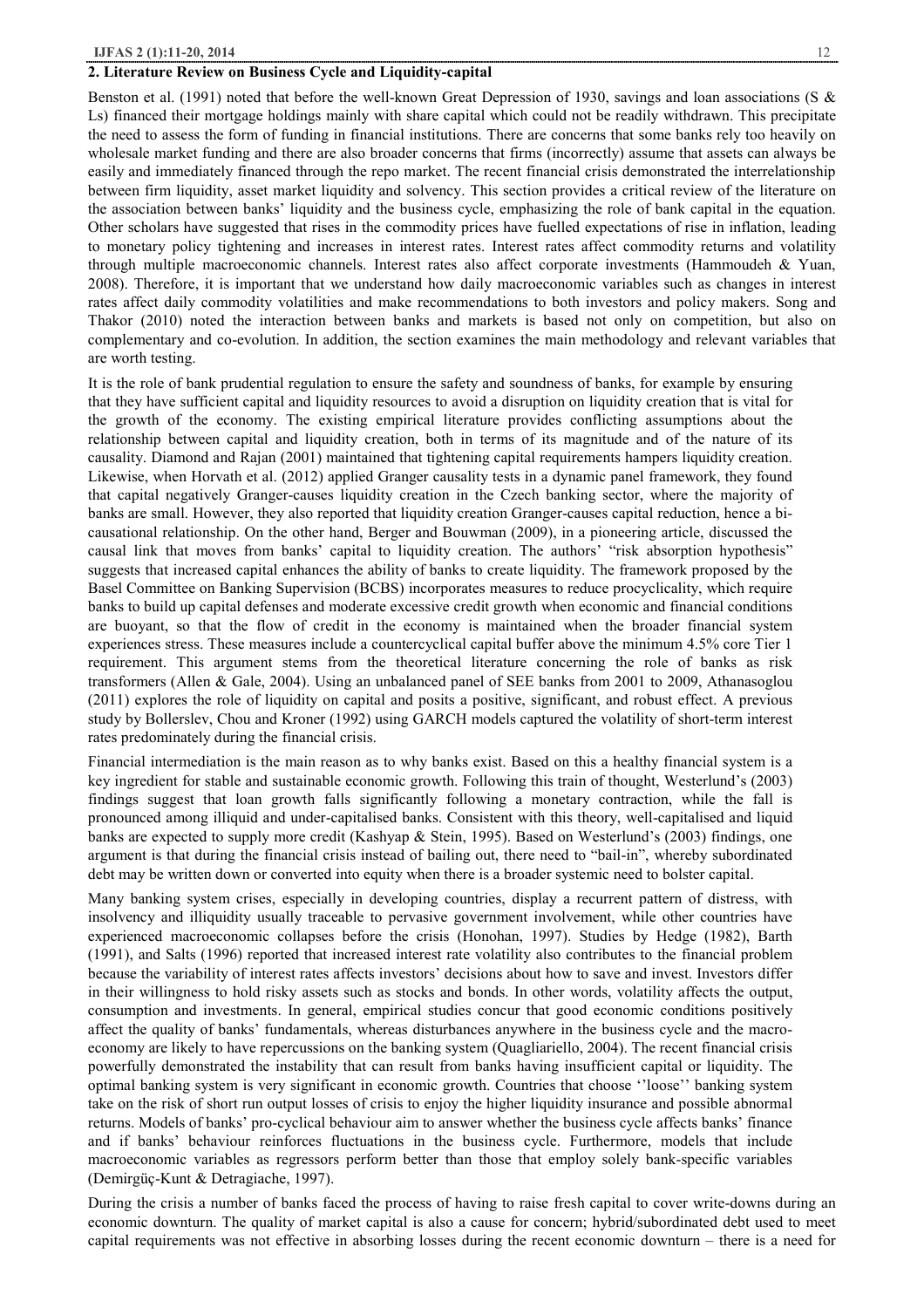more common equity. Nevertheless, the empirical evidence on the liquidity-capital nexus appears mixed, the theory of liquidity points to a correlation between banks' liquidity, capital, and the business cycle that is worth testing empirically. While most economists may consider that a 'trivially true' relationship exists between macroeconomic conditions and banks' balance sheets (Jacobson et al., 2005), in practice it is challenging to quantify these linkages, given the idiosyncratic features of the UK banks and the timeline of the research. This work differs from previous works by jointly explaining the evolution of financial architecture and of the bank asset portfolios within the context of macroeconomic factors. Specifically, this work embeds a standard micro-founded model of banking into an equally standard neoclassical growth model. This is based on the work of Resende et al. (2011), who argued that the countercyclical capital requirements have a significant stabilizing effect on key macroeconomic variables, and mostly after financial shocks.

## **3. Empirical investigation**

Using the two metrics of liquidity, we investigate the liquidity-capital nexus and the impact of the business cycle. It is expected that banks' capital buffers can absorb the materializing credit risk. Therefore, the modelling exercise employs the liquid asset ratio (LAR) that serves as a proxy for market liquidity and the loan-to-deposit ratio (LD) as a measure of funding liquidity. Both ratios are simple yet transparent measures of banks' liquidity positions. A similar notion applies to the banks' solvency that is approximated by the equity to assets ratio, known as capital ratio. Estrella et al. (2000) point out that simple capital ratios which are virtually costless to implement are as effective in predicting banking failures as more complex ratios.

Table 4 (see appendix) reports on the correlation coefficients between the liquidity measures and a set of explanatory variables between 2004 and 2013. The results show that there is no concern with multicollinearity. In passing note, multicollinearity refers to the linear relationships among the variables but does not rule out the nonlinear association. Between them the liquidity measures exhibit a positive association with the changes in the gross domestic product. The market liquidity proxy is positively related to capital and credit growth, providing some preliminary evidence in line with expectations.

## **4. Methodology**

For the empirical investigation both static and dynamic panel data analysis are utilized and effectively applied to a dataset consisting of 10 UK banks spanning the period from 2004 to 2013. The term 'panel data' refers to the pooling of time series and cross-sectional observations of banks on the same individual variables over several time periods (Baltagi, 2003). Panel data allow one to account for heterogeneity of the entities being observed. In addition, because of ''huge data set'' there is more variability and hence less collinearity among the variables. *4.1 The static model* 

The use of pooled time series and cross sections allows us to take into account the unobserved and time invariant heterogeneity across different banks. For the estimation of the models we use a dataset which consists of N is spartial units, denoted  $i = 1,...,N$  observed at T time periods, denoted  $t = 1,...,T$ . Therefore the total number of observations is T × N. Then, y is a (TN × 1) vector of endogenous variables, X is a (TN × k) matrix of exogenous variables, which does not include a column of units for the constant term. In the context of the research,  $N = 17$  and  $T = 7$ . Given this, we can write a generic pooled linear regression model by ordinary least square procedure as.

$$
y_{it} = \beta_0 + \sum_{N=1}^{N} \beta_1 X_{it} + \varepsilon_{it}
$$
 (1)

where  $y_{it}$  is the dependent variable,  $\beta 0$  is the intercept term,  $\beta_i$  is a k×1 vector of parameters to be estimated on the explanatory variables, and  $x_{it}$  is a 1×k vector of observations on the explanatory variables, t = 1, ..., T, i = 1, . . . , N and **Error! Bookmark not defined.**is random error term. Pooled OLS enables the researcher to capture the variation of what emerges through time or space simultaneously.

The specification in equation (1) suggests a linear panel data model. The associated assumptions to the model that we take into account are:

- The error term is normally distributed and have zero mean and standard deviation  $s_i^2$ , it ~ i.i.d.  $(0, s_i^2)$
- Similar variances among banks,  $s_i^2 = s_e^2$  "i
- Zero covariances among banks,  $Cov(e_{it}, e_{is}) = 0$  for  $i \neq j$

If the homogeneity hypothesis is rejected, the estimates based on the pooled model will lack meaning:

*b <sup>e</sup> e e e* = *b* + = *X* + *X X X Y Y Y N N N* . . . . . . 2 1 2 1 2 1 (2)

However, if the difference between β's though significant is thought to be small, then one could consider a trade-off of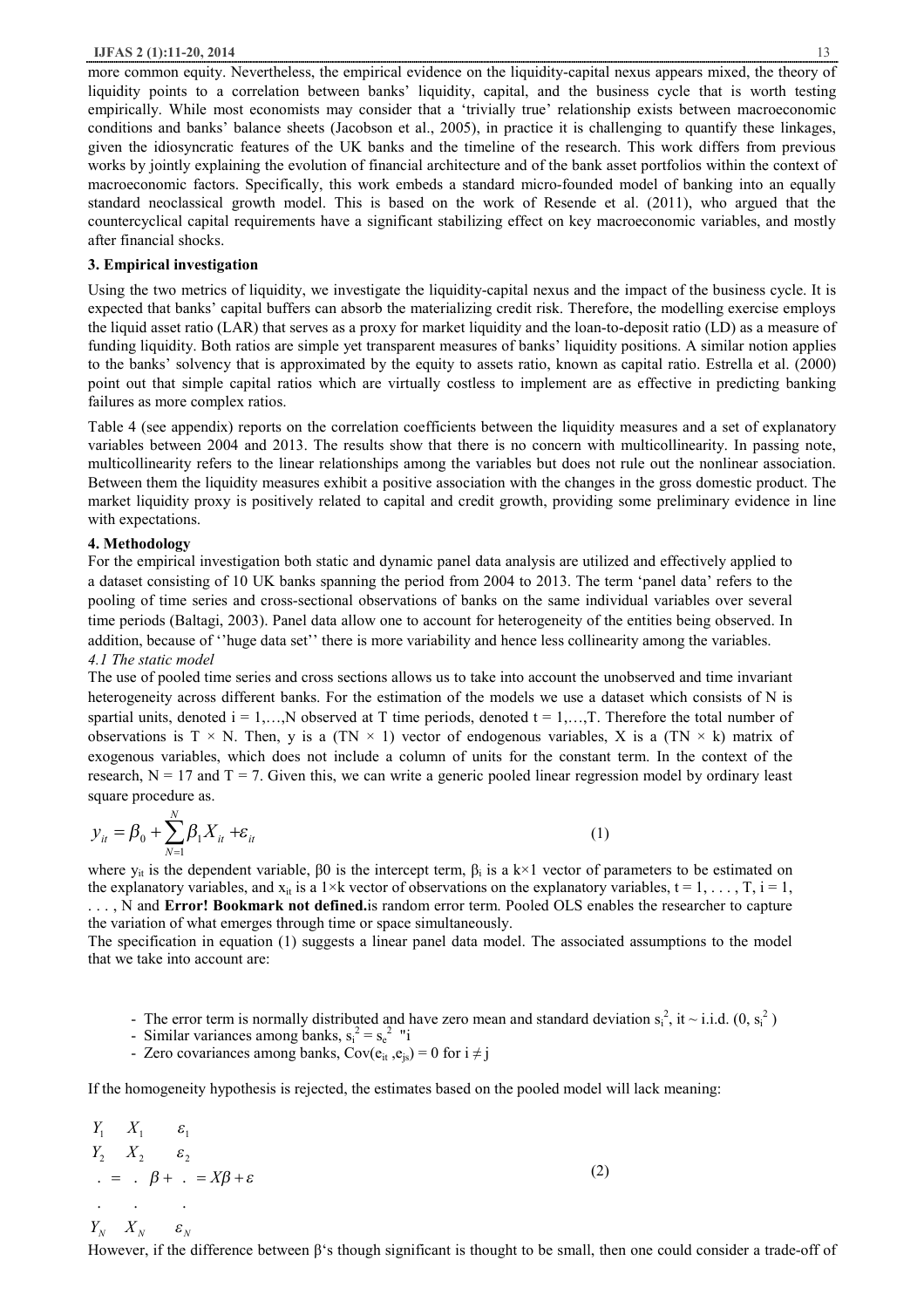accepting some bias in order to reduce variances. If the departure of homogeneity is so great, then this could result in serious distortion in the conclusion, hence we then proceed with the choice of the best alternative static specification that links to the pros and cons of each specification. The fixed effect model assumes that despite the intercept may vary across the banks, each individual intercept does not vary from time to time. Therefore, the intercept  $\beta_{1it}$  means that it is

time invariant. Therefore the fixed effect model can be expressed as:

$$
y_{it} = \beta_{1it} + \sum_{N=1}^{N} \beta_1 X_{it} + \varepsilon_{it}
$$
 (3)

Also the common slope coefficients and constants may not be fixed but random. In this case the random effects model would be appropriate. In a nutshell, random effect is a compromise between pooling under complete homogeneity and pooling with common slope coefficient, but with the intercept, which may vary by the cross section. That is, all of the elements in the coefficient vector, slopes as well as intercepts, are random variable rather than fixed parameters. Under the assumption of intercepts for the cross-section which are random variables and slope coefficients which are fixed parameters, the vector would represent slopes only while the random error term would have two components. Thus:

$$
\mu_i \quad \eta_{i1}
$$
\n
$$
\mu_i \quad \eta_{i2}
$$
\n
$$
\varepsilon_i = + \tag{4}
$$
\n
$$
\mu_i \quad \eta_{iT}
$$

The  $\mu_i$  represents randomness which is due to the choice of the cross section, while  $\eta_i$  represents the randomness stemming from cross section and time period.

The argument in favour of the random effects model is that the fixed effects model often results in a loss of a large number of degrees of freedom and also eliminates a large portion of the total variation in the panel. Another argument is that β<sub>i</sub> combine a total of several factors specific to the cross-sectional units and as such they represent 'specific ignorance' (Maddala, 2001). Hence,  $β<sub>i</sub>$  can be treated as random variables by much the same argument that  $i<sub>i</sub>$ representing 'general ignorance' can be treated as random variables. On the other hand, there are two arguments in favour of the use of the fixed effects model. The first, common in the analysis of variance literature, is that if the analysis wants to make inferences about only this set of cross -sectional units, then we should treat  $\beta_i$  as fixed. On the other hand, if we want to make inferences about the population from which these cross-sectional data come, then  $\beta_i$ should be treated as random. We can conduct a formal test to identify the best model using the restricted F test which can be expressed as:

$$
F = \frac{(R_{UR}^2 - R_R^2)/m}{(1 - R_{UR}^2)/(n - k)}
$$
(5)

Where  $R_{UR}^2$  and  $R_R^2$  are respectively the values obtained from the unrestricted and unrestricted regressions.

#### *4.2 The dynamic model*

The dynamic panel data specifications are used in this study in an attempt to capture the time path of the dependent variable in relation to its past values. Many related studies provide evidence that bank-specific or economic variables are dynamic in nature (Louzis et al., 2012). A body of literature indicates that in typical micro-panels with large N and small T, the fixed effect (FE) estimator is biased and inconsistent when the model is dynamic. Similarly, the random effects GLS estimator is also biased in a dynamic panel data model (Baltagi, 2003). Yet many economic relationships are dynamic in nature and should be modelled as such (Asteriou & Hall, 2007). In view of these arguments, our approach involves the estimation of dynamic panel data models using the Generalized Method of Moments (GMM) framework proposed by Holtz-Eakin et al. (1988) and developed by Arellano and Bond (1991) and Arellano and Bover (1995). According to Pesaran et al. (1999), even if the dynamic specification is unlikely to be the same in all cross sections, it is still possible to pool the estimates treating the model as a system since. This is because, the efficiency gained from pooling the data outweighs the losses from the bias introduced by heterogeneity. Empirical literature suggests that Arellano and Bond's (1991) framework suits cases with small T and bigger N (but N>T), especially when samples are small, as with the undertaken research, and the model is of dynamic form as emphasized by a number of authors (Quagliariello, 2004; Louzis et al., 2012). Also, the need to validate the static models' results – triangulation of methods – justifies the use of Arellano and Bond's (1991) framework.

## **5. The Results**

#### *5.1 Descriptive statistics*

We conducted a number of diagnostic tests on the data before conducting any statistical analysis. First, we tested the data to make sure it is normally distributed and also tested stationality using Argumented Dickey-Fuller test. Non-stationality of the variables exhibits unfortunate property that the previous values of the error term have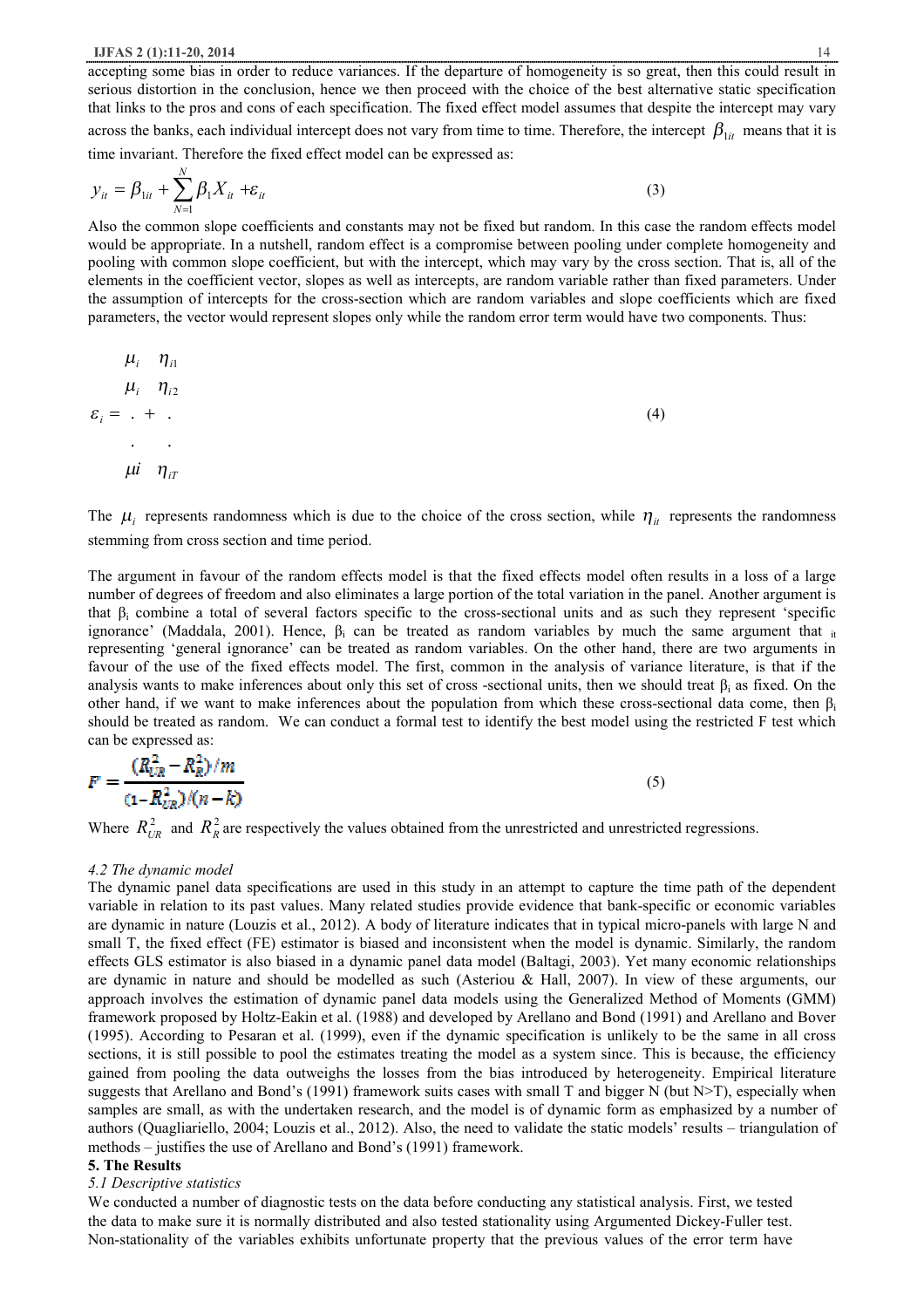#### **IJFAS 2 (1):11-20, 2014** 15

non-declining effects on the current value of the dependent value as time progresses. As shown in the Table 5 (see appendix), the Levin, Lin and Chu t statistic are less than the Pesaran and Shin statistics, hence we reject the null hypothesis of a unit root. We then tested whether there is any cointegration between bank's liquidity and solvency. The results on cointegration as shown in Table 6 (see appendix) point out that the variables used to proxy banks' liquidity (LAR) and solvency (EA) are integrated of order 1, i.e., I (1). Subsequently, the Pedroni panel cointegration results suggest that the null hypothesis of no cointegration can be rejected in three out of seven cases at all significance levels. Hence, the outcome seems to advocate a positive link between liquidity and capital in concert with expectations arising from theoretical standpoints. Then, we model the banks' liquidity as a function of a number of exogenous variables and banks' solvency, using the general to the specific approach. This is in line with Covas and Fujita (2009) that use a general equilibrium model to show that output is more volatile, and household welfare is reduced, when capital requirements are procyclical. The estimated static and dynamic models are couched in the following manner:

 $LAR_{it} = \beta_0 + \beta_1 EA_{it} + \beta_2 DGDP_t + \beta_3 REED_t + \varepsilon_{it}$ (6)

where LAR<sub>it</sub> denotes the ratio of liquid assets to total assets for bank i at time t, and  $EA_{it}$  is the capital to assets ratio for bank i at time t. The business cycle is reflected in  $DGDP_t$ , the growth rate of  $GDP$ ,  $REED_t$ , is the growth rate of the real effective exchange rate in terms of unit labour costs that serves as a proxy for the country's competitiveness. The panel regression results are summarized in table 1. The Akaike Information Criteria (AIC) for pooled OLS is lower than that of fixed effects. We also tested the fixed effects and found them be not significant individually and as a group. In other words, the static modelling framework, the tests for redundant fixed effects, and the likelihood ratio reject the null hypothesis that the cross-sectional effects are unnecessary. Nevertheless, we estimated the fixed effects, random effect and pooled OLS for triangulation and in order to make meaningful comparisons.

The pooled OLS model maintains that about 18% of the variation in LAR over the period from 2006 to 2013 is explained by the model's variables. Banks' solvency and GDP have a positive 5% significant and contemporaneous effect on liquidity. Likewise, the Pearson correlation coefficient shows a positive association between the two. On the other hand, REED has a clear negative association with liquidity.

Table 1. The dependent variable is LAR and the LAR (-1), EA, DGDP, REED, GLG LD are the independent variables. The regression equation is estimated by pooled ordinary least square, the fixed effects, random effect and Generalized Moment of Method.

| Variable    | Pooled OLS   | FE                   | RE          | <b>GMM</b>  |
|-------------|--------------|----------------------|-------------|-------------|
| Intercept   | $0.3536***$  | $0.8407**$           | $0.3536***$ | $0.3536**$  |
|             | (0.0312)     | (0.1442)             | (0.0712)    | (0.0712)    |
| $LAR(-1)$   | $0.1507**$   | $0.2594*$            | 0.15077     | 0.1508      |
|             | (0.0511)     | (0.1446)             | (0.1165)    | (0.1165)    |
| EA          | $0.2301*$    | 1.9276**             | 0.2302      | $0.2301*$   |
|             | (0.1140)     | (0.6797)             | (0.2659)    | (0.2659)    |
| <b>DGDP</b> | $0.3928**$   | 0.0660               | 0.3928      | $0.3928*$   |
|             | (0.0631)     | (1.0655)             | (1.0481)    | (0.0651)    |
| <b>REED</b> | $-0.0994$    | $-0.3702$            | $-0.0998$   | $-0.0998$   |
|             | (0.4312)     | (0.9832)             | (0.9748)    | (0.9748)    |
| <b>GLG</b>  | $-0.0276$    | $-0.0033$            | $-0.0276$   | $-0.0276$   |
|             | (0.0187)     | (0.0461)             | (0.0424)    | (0.0423)    |
| LD          | $-0.1330***$ | $-0.3292**$          | $-0.1330**$ | $-0.1330**$ |
|             | (0.0210)     | (0.0725)             | (0.0476)    | (0.0476)    |
| R Squared   | 18%          | 28%                  | 18%         | 18%         |
| F Statistic | 13.5091***   | $3.0091**$           | $2.0392*$   |             |
| <b>AIC</b>  | $-1.5112$    | $-1.4922$            |             |             |
| SC.         | -1.4385      | $-1.0159$            |             |             |
| Durbin      | 2.1451       | 1.9699               | 2.0221      | 2.1228      |
| Watson      |              |                      |             |             |
| Hausman     |              | ChiSq 7.264 p.value. |             |             |
| Test        |              | 0.2017               |             |             |

The dependent variable, LAR is defined as liquid assets to total assets and LD is measured loans to deposit. While EA is equity to total assets, DGDP is percentage change in gross domestic product, GLG is percentage change in gross loans, PUDP is the public debt as percentage of GDP and REED is real Effective Exchange rate measured as percentage change of unit labour costs

A major hypothesis under investigation remains the interaction between banks' liquidity and solvency. In the light of the UK financial crisis, the results provide evidence of a clear-cut nexus between liquidity and capital, in agreement with theory and other empirical studies (Berger & Bouwman, 2009). A high leverage ratio, or alternatively a weak capital position, is critical in the propagation of banks' liquidity shocks. The importance of these results relates to the theory that maintains that well capitalised and liquid banks are able to provide credit in the economy (Westerlund, 2003). Contrary to Horvath et al.'s (2012) study on Czech banks, but broadly in line with the framework of new capital rules known as Basel III and Berger and Bouwman's (2009), the modelling outcome suggests that solvency increases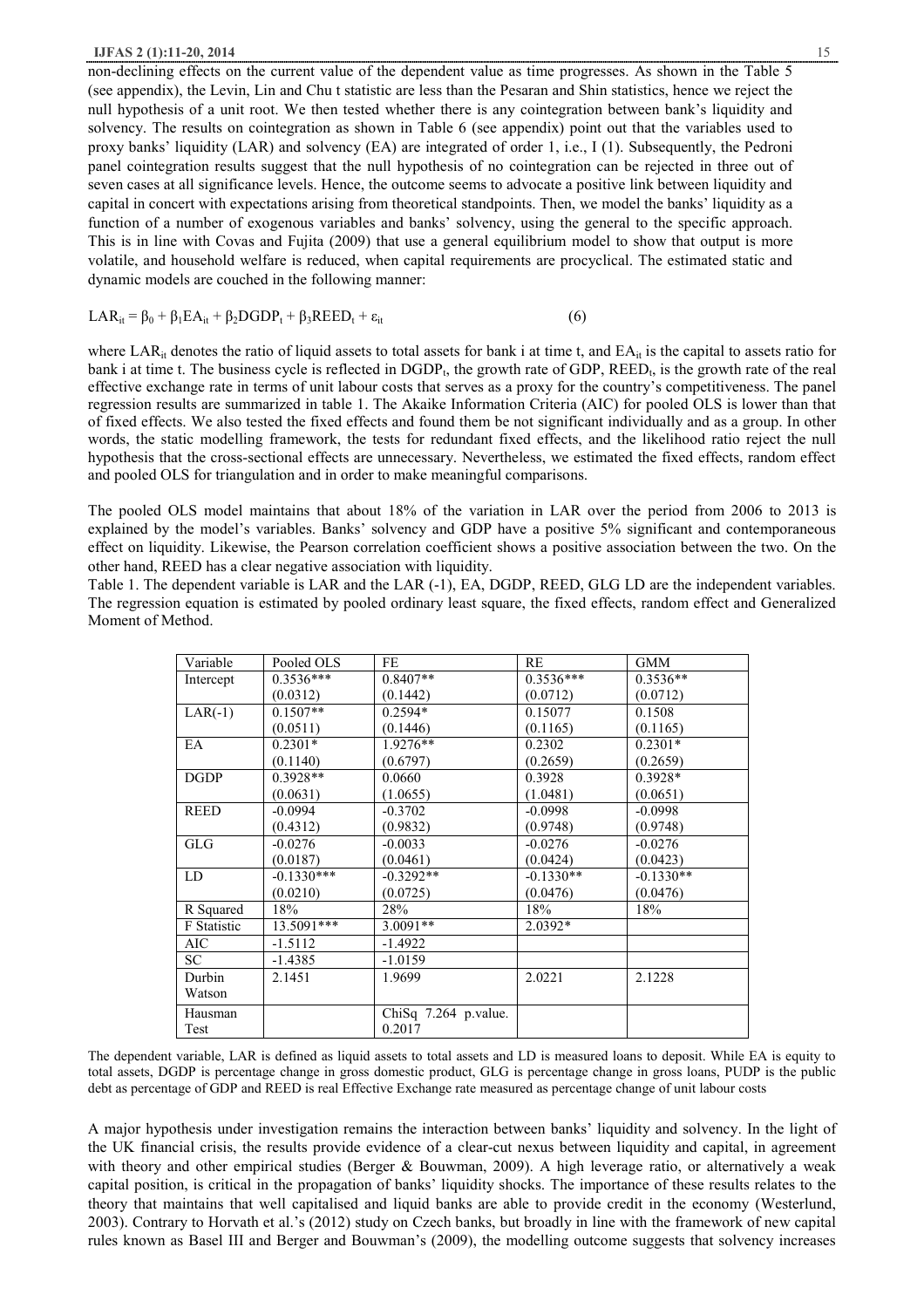liquidity creation as depicted by a positive coefficient of equity to total assets and liquidity. On the other hand, the results support a negative association of REED, a leading crisis indicator, with market liquidity. Previous research (e.g., Allen, 1990; Cebula, 1991; Al-Saji, 1992; Liargovas et al., 1997) has demonstrated that liquidity could be caused by the government's budget deficit. That is, forcing the government to borrow domestically could lead to crowding out which could also result in high interest rates.

Overall, the role of capital and cyclical movements in macroeconomic variables are valuable indicators in explaining the UK banks' market liquidity in the crisis period. The results also show a negative association between bank capital and growth in the GDP. This resonates with Ayuso et al. (2004) who found a negative effect of the business cycle on the capital buffers of Spanish banks, which they interpreted as short sightedness of banks. This is in contrast to Lindquist's (2003) findings of a positive effect of the business cycle on the capital buffer of Norwegian banks. The positive association can be attributed to the fact that banks build up their capital buffers in a boom possibly in anticipation of rising losses during a downturn. Improving banks' liquidity so that they fund themselves without relying on rescue funds will depend on the quality of the assets sitting in their balance sheets.

# **6. Concluding remarks**

Employing the use of correlation analysis, cointegrating techniques, and one -way static and dynamic panel models we examined the presence as well as the strength of the relationship between banks' liquidity with the business cycle in the UK, while allowing for the role of solvency.

We carried a number of diagnostic tests to ensure that the coefficients are best linear and unbiased. These include the serial correlation of errors and heteroskedasticity as shown in Tables 7 and 8 (see appendix). The modelling framework used identified several significant relationships between the variables of interest. In all modelling cases, the static and dynamic framework presented an adequate fit of the data confining the relationship under investigation, as the results produced by the two methods were very close. We assessed this using Ramsey reset as shown in Table 9 (see appendix). Broadly speaking, business cycle variables were found to be semantic in explaining the UK banks' liquidity over the period from 2006 to 2013. In line with this theory, the business cycle reflected in the growth in real GDP and the real effective exchange rate in labour costs - also a leading crisis indicator - exerts a significant effect on UK banks' market liquidity. Also, the results pinpoint a clear-cut nexus between market liquidity and solvency. Economic growth is liquidity-friendly, but macroeconomic imbalances reflected in the real exchange rate weaken banks' liquid positions. The results also show a positive association between loan to deposit and changes in the GDP. This implies that credit extended by banks falls as the economy contracts. The modelling outcome contributes to the research agenda of UK banks and provides the basis for policy recommendations. Adequate capital positions are important during prosperous but also during troubled economic periods. This echoes well with the Basel capital requirement that has been at the forefront of campaigning increased minimum bank capital requirement that has seen the increase of tier 1 from 4.5 to 7%. The result also shows that solvency shocks can induce liquidity problems and constrain significantly the bank's intermediation role. Addressing banks' liquidity is a pressing issue that can be solved through stronger capital bases and restoring competitiveness in the economy. However, it is worth noting that to increase its capital-asset ratio, a bank can shrink assets (mainly loans and securities) or raise more capital, or do a mix of both hence reducing private credit to GDP.

# **References**

Allen, F., & Gale D. (2004). Financial Intermediaries and Markets. *Econometrica, 72*, 1023– 1061.

Allen, S. D. (1990). The Effect of Federal Deficits and Debt on the Tax-Adjusted, Short-Term, Real Interest Rates. *Economics Letters, 34*(2), 169-73.

Al-Saji, A. K. (1991). The Effect of Government Budget Deficits on Real Interest Rates: Empirical Evidence from Italy, 1960:1-1990:2. *Rivista Internazionale Di Scienze Economiche E Commerciali, 38*(10-11), 871-8.

Arellano, M., & Bond, S. (1991). Some Tests Of Specification For Panel Data: Monte Carlo Evidence And An Application To Employment Equations. *The Review of Economic Studies*, *58*, 277-297.

Arellano, M., & Bover, O. (1995). Another Look At The Instrumental Variable Estimation Of Error-Component Models. Journal of Econometrics, 68, 29-51.

Asteriou, D., & Hall, S. G. (2007). *Applied Econometrics*. Hampshire, UK: Palgrave Macmillan.

Athanasoglou, P. P., Brissimis, S. N., & Delis, M. D. (2006). Bank-Specific, Industry Specific And Macroeconomic Determinants Of Bank Profitability*. Journal of International Financial Markets*, Institutions and Money, *18*(2), 121- 136.

Athanasoglou, P. P. (2011) *Bank Capital And Risk In The South East European Region.* Working Paper, 137, Bank of Greece.

Ayuso, J., Pérez, D. & Saurina, J. (2004). Are Capital Buffers Procyclical? Evidence from Spanish Panel Data. *Journal of Financial Intermediation, 13*, 249–264.

Baltagi, B. (2003). *Econometric Analysis of Panel Data* (3rd Ed.). Chichester, John Wiley.

Barth, J. R. 1991. The Great Savings and Loan Debacle. Washington, DC: AEI Press.

Berger, A., & Bouwman, C. (2009). Bank Liquidity Creation. *Review of Financial Studies*, *22*, 3779-3837.

Benston, J. G,. Mike, C., & Brian, O. (1991). The Failure and Survival of Thrifts: Evidence from the Southeast. University of Chicago Press Volume ISBN: 0-226-35588-8. Available at:

http://www.nber.org/chapters/c11490.pdf. Accessed on 13/08/2014.

Cebula, R. J. (1991). Federal Government Borrowing and Interest Rates in the U.S.: An Empirical Analysis Using the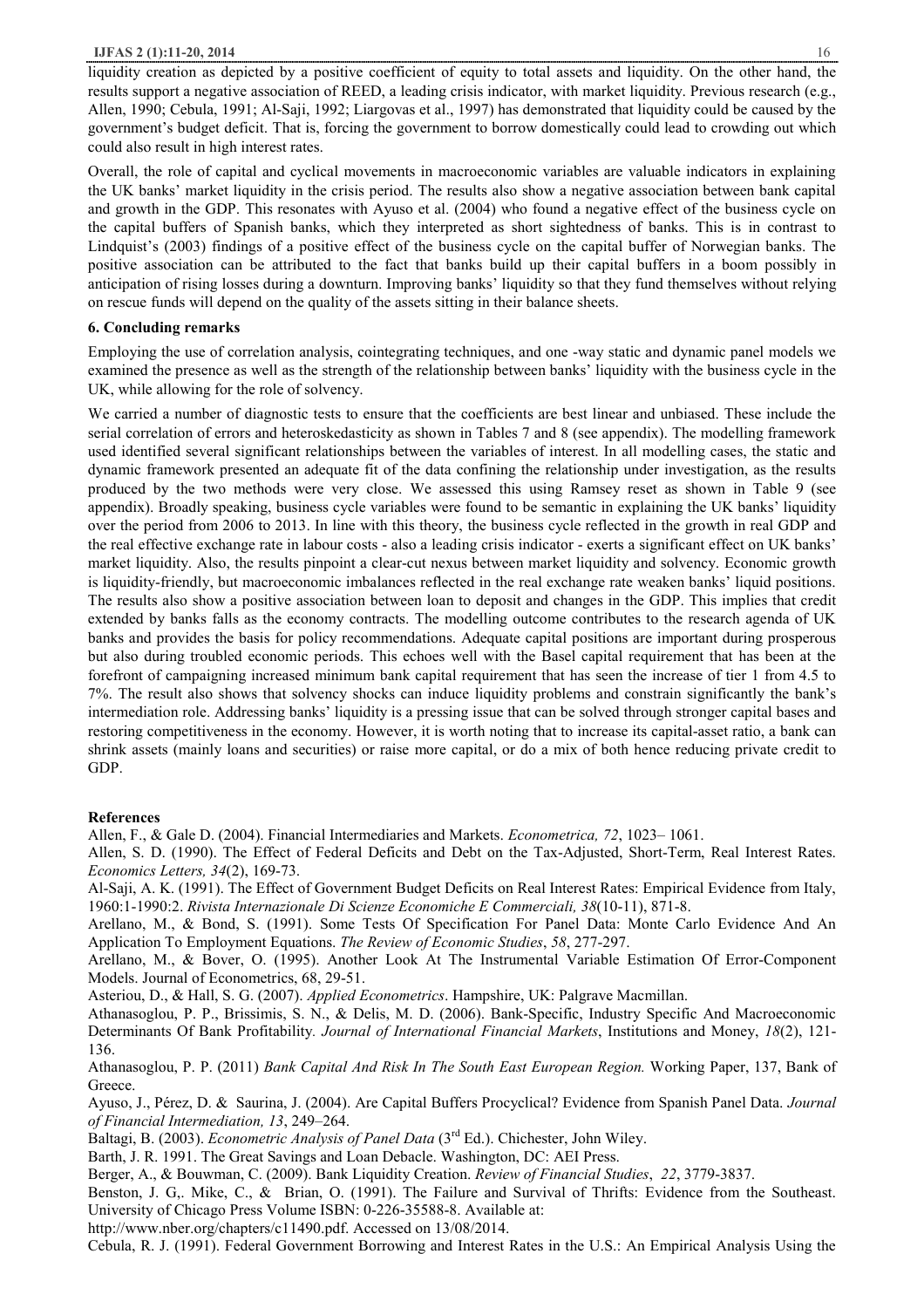IS-LM Framework. *Economia Internazionale, XLIII*(2-3), 159-64.

Cebula, R.J., and C. Hung. 1992. Barth's analysis of the savings and loan debacle: An empirical test. Southern Economic Journal 59: 305-309.

Covas, F., & Fujita, S. (2009). Time-varying capital requirements in a general equilibrium model of liquidity dependence. *Working Paper, Federal Reserve Bank of Philadelphia.* 

Diamond, D., & Rajan, R. (2001). Liquidity Risk, Liquidity Creation, And Financial Fragility: A Theory Of Banking. *Journal of Political Economy, 109*, 287–327.

Demirgüç-Kunt, A., & Detragiache, E. (1997). *The Determinants Of Banking Crises In Developing And Developed Countries. IMF Staff Papers, 45*, 81-109.

Estrella, A., Park, S. & Peristiani, S. (2000). Capital ratios as predictors of bank failures. *Economic Policy Review*, 1-20.

Fiordelisi, F., Marques-Ibanez, D., & Molyneux, P. (2011). Efficiency and Risk in European Banking. *Journal of Banking and Finance, 35,* 1315-1326.

Gorton, H. (2012). Some Reflections On The Recent Financial Crisis In Trade, Globalization and Development. In Sugata M. and Rajat A. (Eds.) *Essays in Honor of Kalyan Sanyal*. Springer Verlag.

Gujarati, D. (2004) *Basic Econometrics* (4th Ed.). McGraw Hill.

Holtz -Eakin, D., Newey, W., & Rosen, H. S. (1988). Estimating Vector Autoregressions With Panel Data. *Econometrica, 56,* 1371-1395.

Honohan, P. (1997). Banking System Failures In Developing And Transition Countries: Diagnosis And Prediction. *BIS working paper, 39*, 1-50.

Horvath, R., Seidler, J., & Weill, L. (2012). Bank capital and liquidity creation Granger-causality evidence. *ECB, Working Paper,* 1497, 1-32.

Shawkat Hammoudeh, S., & Yuan, Y. (2008). Metal volatility in presence of oil and interest rate shocks. *Journal of Energy Economics, 30*, 606–620.

Hsiao, C. (2005). Why Panel Data? *Working Paper, 33*, 1-19 (USC Institute of Economic Policy Research).

Jacobson, T., Lindé, J., & Roszbach, K. (2005). Exploring Interactions Between Real Activity And The Financial Stance*. Working Paper*, 1-45 (Sveriges Riksbank).

Kashyap, A. K., & Stein, J. C. (1995). The Impact Of Monetary Policy On Bank Balance Sheets. *Carnegie Rochester Conference Series on Public Policy, 83*, 151-195.

Louzis, D. P., Vouldis, A. T., & Metaxas, V. L. (2012). Macroeconomic And Bank-Specific Determinants Of Non-Performing Loans In Greece: A Comparative Study Of Mortgage, Business And Consumer Loan Portfolios. *Journal of Banking and Finance*, *36*(4), 1012-1027.

Liargovas, P. et al. (1997). The Relationship Between Government Budget Deficits and Interest Rates in Greece. *International Review of Economics and Business, 44*(4), 807-17.

Litan, R. E. (1994). Financial Regulation, in: M. Feldstein (Ed.), *American Economic Policy in the 1980s*. University of Chicago Press, Chicago, IL.

Lindquist, K. G. (2003). Banks' Buffer Capital: How Important Is Risk? *Norges Bank Working Paper 2003/11* (Norges Bank, Oslo).

Maddala, G.S. (2001). *Introduction to Econometrics* (3rd Ed.). Chichester, John Wiley.

Pedroni, P. (1999). Critical Values For Cointegration Tests In Heterogeneous Panels With Multiple Regressors. *Oxford Bulletin of Economics and Statistics, 61*, 653-70.

Pesaran, H., Shin, Y. & Smith, R. (1999). Pooled Mean Group Estimation Of Dynamic Heterogeneous Panels. *Journal of the American Statistical Association*, *94*, 621-634.

Quagliariello, M. (2004). *Banks' Performance Over The Business Cycle: A Panel Analysis On Italian Intermediaries. Discussion Papers on Economics, 17,* 1-56.

Quagliariello, M. (2008). Does Macroeconomy Affect Bank Stability? A Review Of The Empirical Evidence. *Journal of Banking Regulation*, *9*(2), 102-115.

Resende, C., Dib, R., Lalonde, R., & Perevalov, N. (2011), Countercyclical bank capital requirement and optimized monetary policy rules. *Bank of Canada Working Paper.* 

Reinhart, Carmen M., & Kenneth S. Rogoff. (2008a). Is the 2007 U.S. Subprime Crisis So Different? An International Historical Comparison. *American Economic Review, 98*(2), 339–344.

Song, F., & Thakor, A. (2011). Financial system architecture and the co-evolution of banks and capital markets. *Economic Journal, 120*(547), 1021-1055.

Westerlund, J. (2003). A Panel Data Test Of The Bank Lending Channel In Sweden. *Working Paper* (Department of Economics, Lund University, Sweden).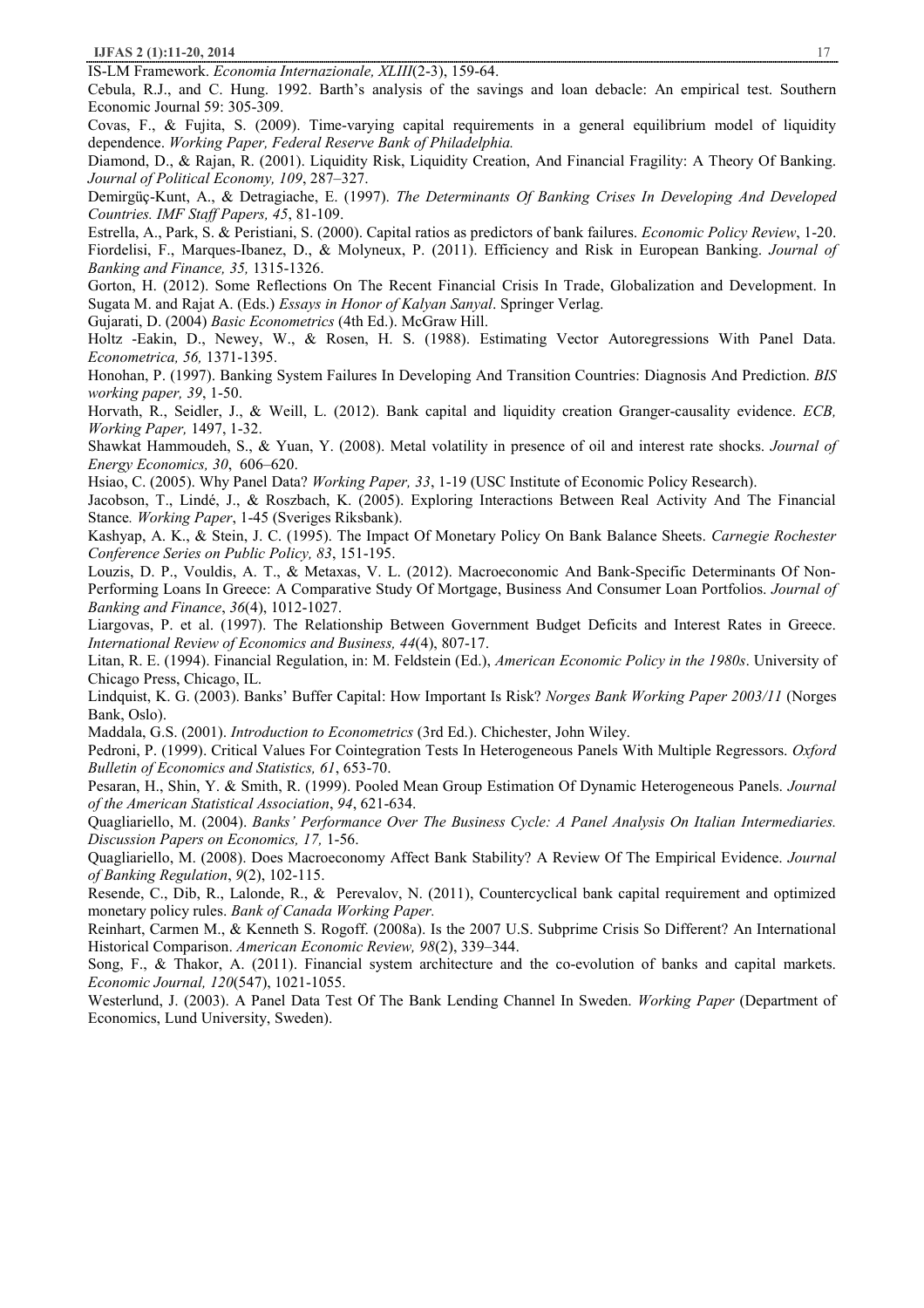| Variable | Definition                    | Measures or Proxies |
|----------|-------------------------------|---------------------|
| EA       | Equity to assets              | Capital – Solvency  |
| GLG      | Gross loans (% change pa)     | Growth in loans     |
| LAR      | Liquid assets to total assets | Liquidity           |
| LD       | Loans to deposits             | Liquidity           |
|          |                               |                     |

Table 1. The dataset of the bank-specific variables

**Sources:** Bankscope, Banks' IFRS audited annual reports.

All ratios expressed in percentage point

Table 2. The set of macroeconomic variables

| Variable    | <b>Definition</b>                                             |
|-------------|---------------------------------------------------------------|
| <b>DGDP</b> | Gross domestic product, real (% change pa)                    |
| <b>PUDP</b> | Public debt (% of GDP)                                        |
| <b>REED</b> | Real Effective Exchange Rate (unit labour costs, % change pa) |
|             | <b>Sources: IMF Statistics.</b>                               |

Table 3. Descriptive Statistics of the bank-specific variables

| Variable    | Mean  | Median  | Maximum | Minimum  | Std. Dev. |
|-------------|-------|---------|---------|----------|-----------|
| EA          | 12.19 | 12.44   | 20.60   | 0.10     | 0.49      |
| GLG         | 9.24  | 1.66    | 197.68  | $-37.97$ | 33.74     |
| <b>DGDP</b> | 1.39  | 1.40    | 3.40    | $-0.01$  | 1.55      |
| LAR         | 24.40 | 23.20   | 79.87   | 2.85     | 12.32     |
| <b>REED</b> | 0.30  | $-0.01$ | 3.90    | $-0.14$  | 1.62      |
| <b>PUDP</b> | 67.56 | 59.05   | 102.60  | 43.50    | 1.55      |
| LD          | 90.15 | 85.05   | 161.96  | 18.66    | 30.45     |

**Source:** Authors calculations.

|             |          |          |             |             |             |          |         | Collinearity |                  |
|-------------|----------|----------|-------------|-------------|-------------|----------|---------|--------------|------------------|
|             | LAR      | LD       | <b>DGDP</b> | <b>PUDP</b> | <b>REED</b> | EA       | GL<br>G | Tolerance    | VIF <sup>2</sup> |
| LAR         | 1.000    |          |             |             |             |          |         | 0.839        | 1.192            |
| LD          | 0.379    | 1.000    |             |             |             |          |         | 0.814        | 1.229            |
| DGDP        | 0.019    | 0.151    | 1.000       |             |             |          |         | 0.577        | 1.734            |
| <b>PUDP</b> | 0.046    | $-0.076$ | $-0.412$    | 1.000       |             |          |         | 0.793        | 1.262            |
| <b>REED</b> | $-0.059$ | 0.001    | $-0.509$    | 0.051       | 1.000       |          |         | 0.708        | 1.412            |
| ЕA          | 0.083    | 0.051    | $-0.018$    | 0.004       | 0.017       | 1.000    |         | 0.985        | 1.015            |
| GLG         | 0.391    | 0.252    | $-0.151$    | 0.218       | 0.258       | $-0.013$ | 1.000   | 0.815        | 1.227            |

Table 4. Correlation Coefficients of the bank and Macroeconomic variables.

which is a reciprocal of tolerance defined as:  $\frac{1}{1-R^2}$ 1  $\frac{1}{R^2}$  if the VIF is greater than 5 then multicollinearity is high.

 $\overline{\phantom{a}}$  $2^2$ The speed with which the variance and converiance increases can be captured by the variance inflation factors (VIF)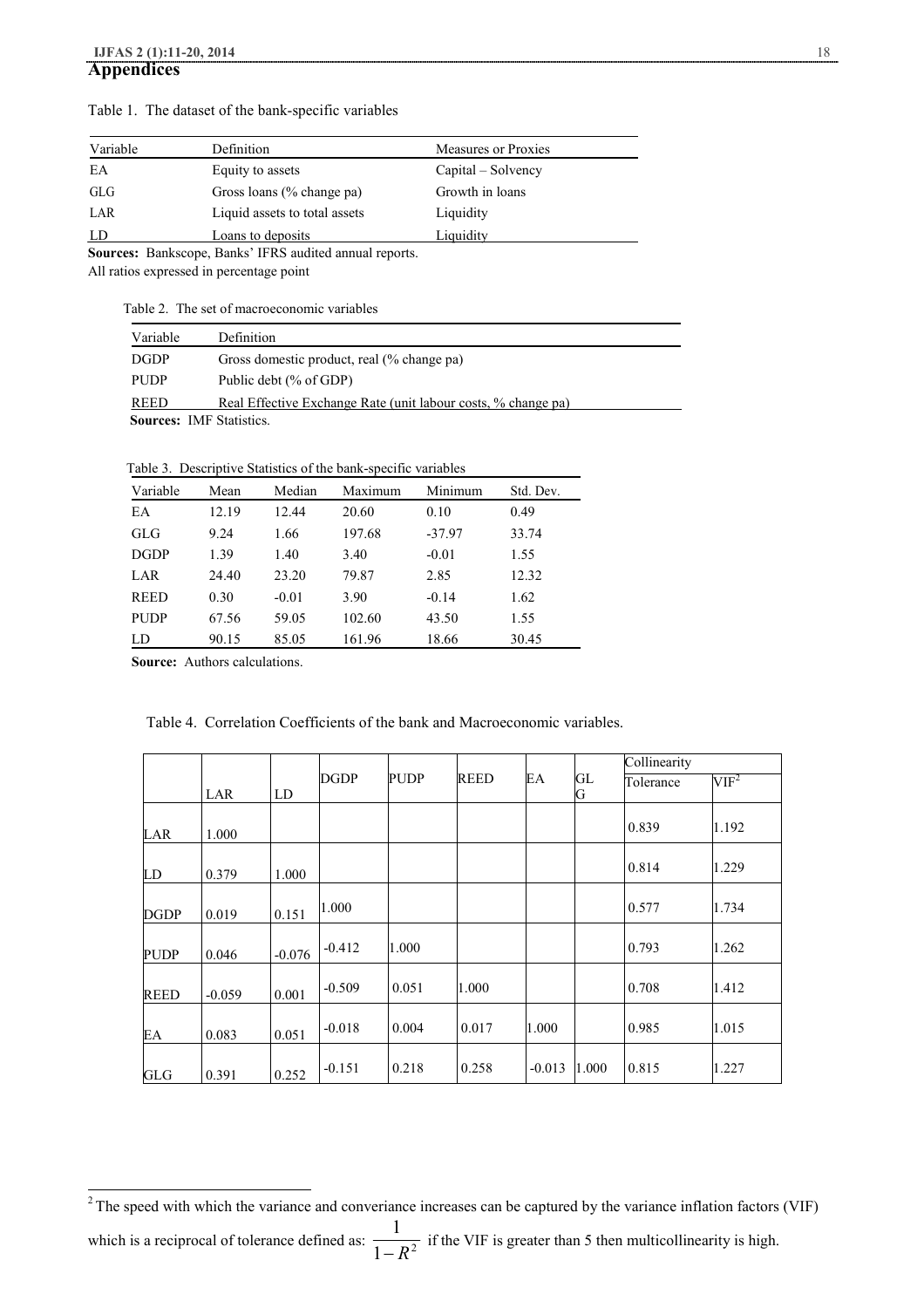Table 5. Group unit root test: Summary

# Series: EA, GLG, LAR, LD, DGDP, PUDP, REED Exogenous variables: Individual effects Automatic selection of maximum lags Automatic lag length selection based on SIC: 0 Newey-West automatic bandwidth selection and Bartlett kernel

|                                                        |                                                    |           | Cross-   |     |  |  |  |  |
|--------------------------------------------------------|----------------------------------------------------|-----------|----------|-----|--|--|--|--|
| Method                                                 | <b>Statistic</b>                                   | $Prob.**$ | Sections | Obs |  |  |  |  |
|                                                        | Null: Unit root (assumes common unit root process) |           |          |     |  |  |  |  |
| Levin, Lin & Chu $t^*$                                 | $-3.72292$                                         | 0.0001    | 4        | 269 |  |  |  |  |
|                                                        |                                                    |           |          |     |  |  |  |  |
| Null: Unit root (assumes individual unit root process) |                                                    |           |          |     |  |  |  |  |
| Im, Pesaran and Shin W-stat                            | $-7.27553$                                         | 0.0000    | 4        | 269 |  |  |  |  |
| ADF - Fisher Chi-square                                | 71.4555                                            | 0.0000    | 4        | 269 |  |  |  |  |
| PP - Fisher Chi-square                                 | 73.6986                                            | 0.0000    | 4        | 269 |  |  |  |  |

\*\* Probabilities for Fisher tests are computed using an asymptotic Chi -square distribution. All other tests assume asymptotic normality.

Table 6. Pedroni panel cointegration test for liquidity (LAR) and solvency (EA)

|                     | <b>Statistic</b> | p-value |
|---------------------|------------------|---------|
| Panel v-Statistic   | 0.624            | 0.2660  |
| Panel rho-Statistic | $-25.118$        | 0.000   |
| Panel PP-Statistic  | $-13.807$        | 0.000   |
| Panel ADF-Statistic | $-7.952$         | 0.000   |
| Group rho-Statistic | $-22.080$        | 0.000   |
| Group PP-Statistic  | $-15.413$        | 0.000   |
| Group ADF-Statistic | $-8.462$         | 0.000   |

**Note:** The Pedroni test is an Engle-Granger type test where the null hypothesis suggests no cointegration and the decision is based on seven statistics – panel and group.

| F-statistic                                                                                                                      | 0.475960                                                                            | Prob. $F(2,56)$                                                                                                                      |             | 0.6238                                                                           |
|----------------------------------------------------------------------------------------------------------------------------------|-------------------------------------------------------------------------------------|--------------------------------------------------------------------------------------------------------------------------------------|-------------|----------------------------------------------------------------------------------|
| $Obs*R$ -squared                                                                                                                 | 1.069724                                                                            | Prob. Chi-Square(2)                                                                                                                  |             | 0.5858                                                                           |
| Variable                                                                                                                         | Coefficient                                                                         | Std. Error                                                                                                                           | t-Statistic | Prob.                                                                            |
| C                                                                                                                                | $-0.000234$                                                                         | 0.062636                                                                                                                             | $-0.003737$ | 0.9970                                                                           |
| EA                                                                                                                               | 0.007542                                                                            | 0.302263                                                                                                                             | 0.024951    | 0.9802                                                                           |
| <b>DGDP</b>                                                                                                                      | 0.254407                                                                            | 1.170220                                                                                                                             | 0.217401    | 0.8287                                                                           |
| <b>REED</b>                                                                                                                      | 0.089754                                                                            | 1.107644                                                                                                                             | 0.081031    | 0.9357                                                                           |
| GLG                                                                                                                              | $-0.005998$                                                                         | 0.048112                                                                                                                             | $-0.124664$ | 0.9012                                                                           |
| LD                                                                                                                               | $-0.004492$                                                                         | 0.052334                                                                                                                             | $-0.085832$ | 0.9319                                                                           |
| $RESID(-1)$                                                                                                                      | 0.123841                                                                            | 0.140695                                                                                                                             | 0.880206    | 0.3825                                                                           |
| $RESID(-2)$                                                                                                                      | 0.040646                                                                            | 0.136950                                                                                                                             | 0.296792    | 0.7677                                                                           |
| R-squared<br>Adjusted R-squared<br>S.E. of regression<br>Sum squared resid<br>Log likelihood<br>F-statistic<br>Prob(F-statistic) | 0.016714<br>$-0.106196$<br>0.118796<br>0.790298<br>49.80324<br>0.135988<br>0.995060 | Mean dependent var<br>S.D. dependent var<br>Akaike info criterion<br>Schwarz criterion<br>Hannan-Quinn criter.<br>Durbin-Watson stat |             | $-1.95E-17$<br>0.112950<br>$-1.306351$<br>$-1.036491$<br>$-1.200040$<br>2.102338 |

Table 7. Breusch-Godfrey Serial Correlation LM Test: